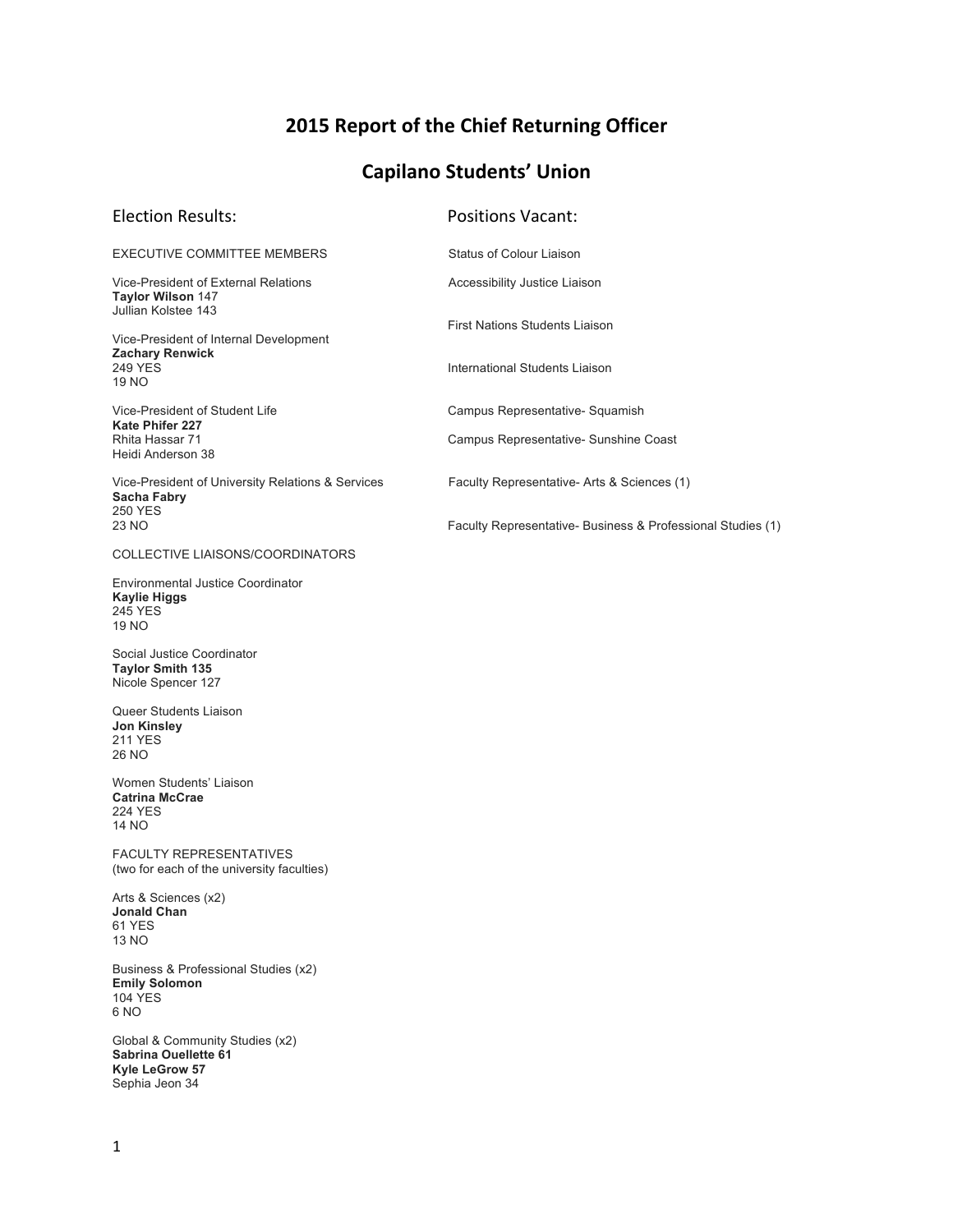# **Role of Chief Returning Officer**

1. Pre-Nomination Period

-preliminary approval of nomination documentation materials (Call for Nominations, Nomination Package, including review of Bylaws, Democratic Events Procedures, nomination sheets, candidate information, etc.) -posting and publication of promotion and information material on CSU website, notice boards, etc.

2. Nomination Period

-receipt of nomination packages -planning and conducting Candidates' Orientation Meeting (s) -confirmation and acceptance of nominations -post candidate list to CSU website

- 3. Campaign Period
	- -plan and conduct All Candidates' Forums -respond to candidates' questions and concerns -approve candidates' campaign materials and candidate statements -monitor campaign activities
- 4. Polling Period

-arrange supplies and polling assistants -set up polling station with adequate signage, instructions, candidate information, ballot box and privacy screen -train and monitor polling assistants -set up adequate signage and non-campaign zones in polling area -encourage high voter turnout -daily communication with candidates regarding updates and clarification of concerns -organize polling at satellite campuses

5. Ballot Counting

-arrange staff and area for counting -monitor scrutineers -plan process for counting of ballots and recount totals if appropriate -record results and organize counted ballots for safe keeping -forward unofficial results to CSU webmaster for posting

6. Post Election Period

-collect and review Campaign Expense Sheets -monitor removal of all campaign material -investigate and resolve any complaints or concerns regarding election process

7. Prepare and Deliver CRO Report to Board of Directors

## **Perspectives on the Role of CRO**

My goal in this role was to provide clear communication and direction to the candidates, CSU staff, and student body in order to run a fair and equitable election and to ensure compliance with the rules. My intentions were to be available and responsive to needs of the candidates and staff as they arose and to seek understanding of any questions or concerns in order to provide direction or resolution through interpretation of the Bylaws and Democratic Events Procedures.

I did find it challenging at first to familiarize myself with the culture of the CSU and of the background of the election process there. I came to understand the roles and schedules of the CSU staff and some of the issues of past elections, such as a relatively low number of nominees and of voters, and the difficulty and expense of conducting voting at the two satellite campuses with little apparent interest from the students there.

I feel that it would be helpful in the future to provide a manual for the CRO including the roles and duties, a description of roles and schedules of the CSU staff, copies of the Bylaws, Democratic Events Procedures, examples of the Nomination Package, Call for Nominations, Candidate Expense Statements, and other relevant documents. As well, a calendar or timeline of relevant dates from the past year could be included.

As I came in to this position as a neutral person who is not affiliated with the university, I felt there were both pros and cons. I believe it is advantageous to have a CRO who is completely non-biased and can provide an outside perspective to the electoral process. As well, a background in elections administration is helpful in addressing processes and issues being mindful to first ensure compliance with the rules as they are stated and then to apply them as situations arise. I did find, though, that it took me quite a while to become familiar with the culture of the Students' Union at Capilano and of issues that need to be addressed to maximize efficiency and effectiveness of the election.

Throughout many electoral jurisdictions, the topic of online voting comes up often. I understand that some local universities have recently been running their elections using internet voting. I strongly recommend that Capilano University consult with these universities to investigate issues such as security, available software, and cost in order to consider changing to an online voting system, especially if it would increase voter turnout and participation by students in the satellite campuses.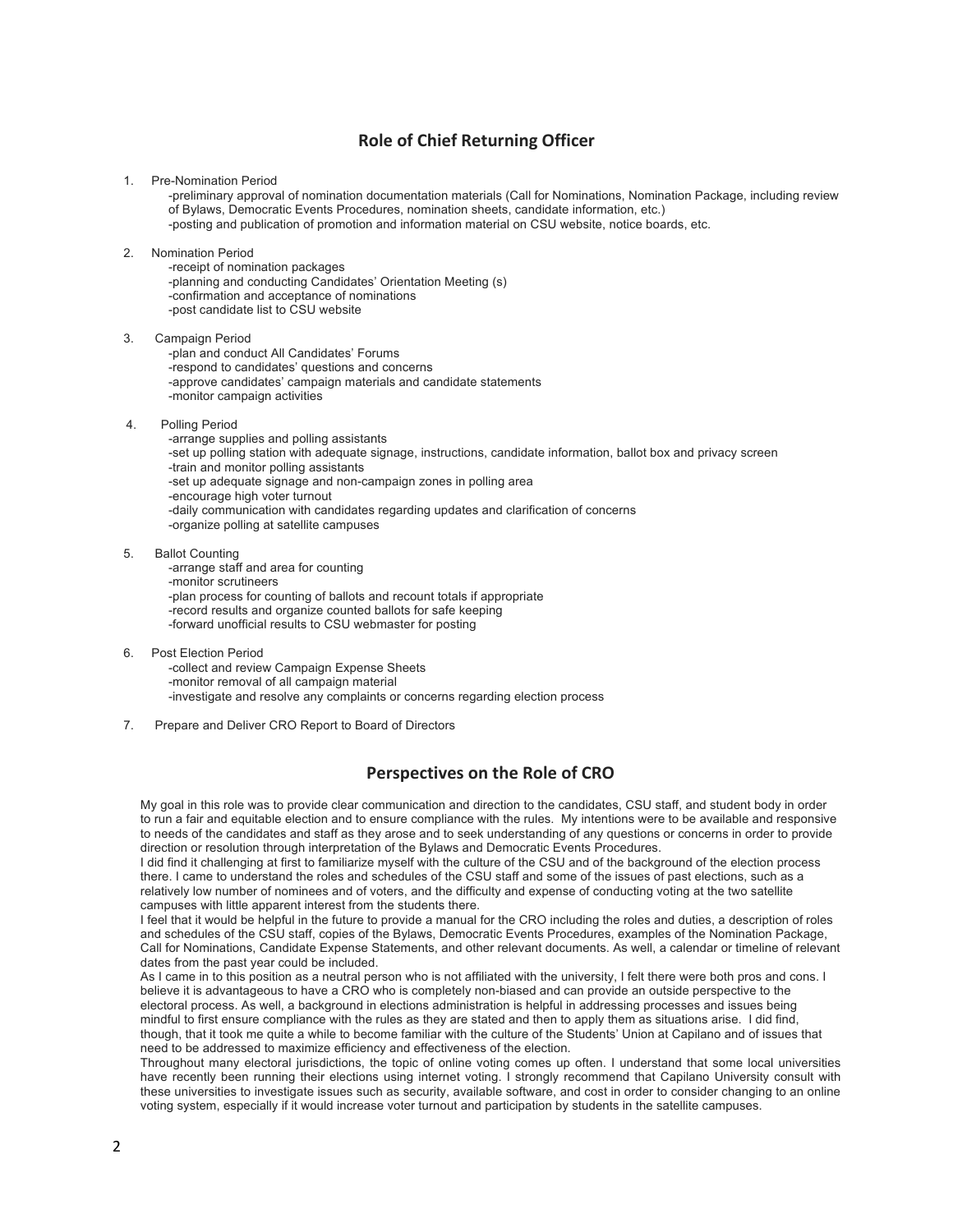## **Issues Brought Forward and Recommendations**

#### **1. Low Number of Nominations**

I sensed an unfortunate lack of interest by the students in becoming involved in the CSU. After considering the roots of this disengagement, I took into consideration the difficulty in creating a sense of community at Capilano University due to the fact that most students commute to the campus for their classes and do not become involved in campus activities, often spending the majority of their time with other students in their programmes.

#### **Recommendations:**

Develop a plan for raising the profile of the CSU throughout the year so more students value the benefit of participating in CSU events and campaigns leading to a higher interest in becoming leaders. Keep in mind: Who are we? What have we accomplished? What are our goals?, What are the needs of the students?

Invite more students to help out in events and campaigns to gain experience and to see the benefits of becoming involved.

Profile relevant issues; even "create a controversy" to promote awareness and involvement.

Set up an information centre earlier in the year to provide information about the CSU and offer opportunities for more students to become involved in upcoming activities.

Prior to the nomination period, set up an information booth with representatives of the CSU to provide information to encourage students to seek nomination.

#### **2. Low Voter Turnout**

Promote upcoming elections throughout the campus through posters, social media, websites, campus publications, library monitors, etc.

Make the upcoming election the cover story on the CSU webpage and Campus Courier.

Contact the North Shore News about including an article on the CSU and student elections.

Encourage current Board members to speak to a variety of students to encourage voter turnout. Actively promote All Candidate Forums so students will attend to become informed of relevant issues.

Give voters "I Voted" stickers after voting.

Keep periodic running tally of voters at polling station to track voter turnout.

\*\*Investigate the feasibility of conducting online voting.

### **3. Lack of Interest at Satellite Campuses**

Ask Board members to make periodic visits to satellite campuses to promote interest in and understanding of the role of the CSU.

Consider staging events or campaigns annually on satellite campuses. \*\*\* Investigate the feasibility of conducting online voting.

## **4. Readiness of Nomination Materials**

Begin process of reviewing election documents two weeks before the campus closes for Winter Vacation. Ensure that all material is ready to be posted immediately upon return from vacation.

## **5. Schedule of Post Election Responsibilities**

Change due dates for Candidate Expense Statements and removal of campaign material to wither the last day of voting or the day after the election so that all is completed prior to Reading Break.

#### **6. Language Revision in Bylaws and Democratic Events Procedures for Clarification**

-Bylaw VII (2.): change language to include a member who currently holds a position on the Board and who is elected to a different position for the following year that is vacant in the current year shall continue in the current position for the remainder of the term.

-Democratic Events Procedures (8.) The upper limits...: Include language indicating that campaign expenses will not be reimbursed

-Democratic Events Procedures (9.) Electoral expenses...: Define whether or not candidates may provide remuneration to campaign assistants or managers which would then be included as campaign expenses.